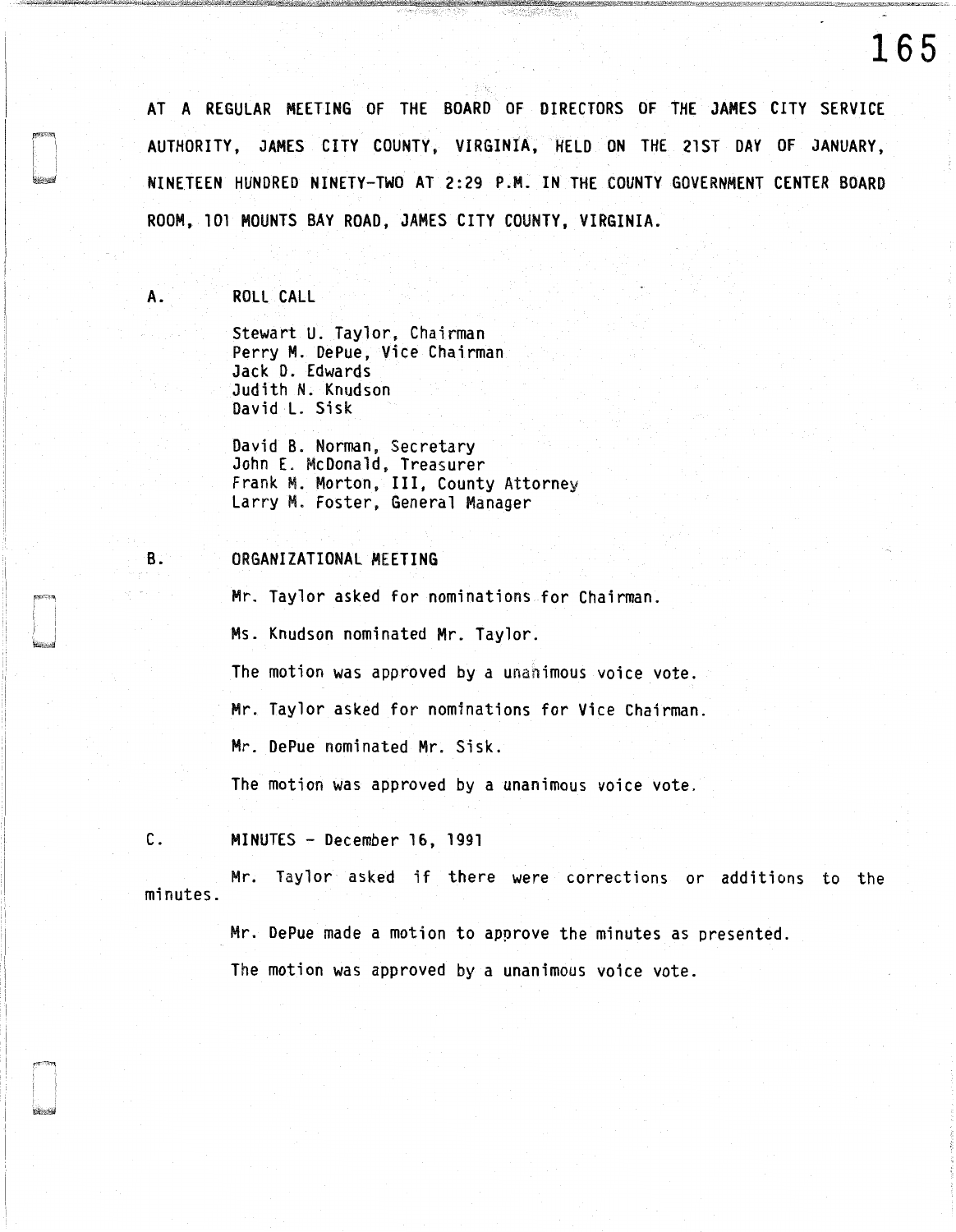# D. CONSENT CALENDAR

## 1. Bank Resolutions

Mr. Larry M. Foster, General Manager, James City Service Authority, requested approval of the resolution deleting the signatures of the Chairman and Vice Chairman.

Mr. Taylor made a motion to approve the resolution.

The motion was approved by a unanimous voice vote.

## R E S 0 L U T I 0 N

#### **CRESTAR**

- BE IT RESOLVED that Crestar, Williamsburg, Virginia, be and it is hereby designated a depository for the James City Service Authority General Fund, First Colony Phase II Escrow, 1980 Sewer Bond Operating Fund and that funds so deposited may be withdrawn upon a check, draft, note or order of the Board of Directors.
- BE IT FURTHER RESOLVED that all checks, drafts, notes or orders drawn against said account be signed by two of the following:

Larry M. Foster General Manager

OR

David B. Norman Secretary

OR

John E. McDonald Treasurer

whose signatures shall be duly certified to said Bank, and that no checks, drafts, notes or orders against said Bank shall be valid unless so signed.

BE IT FURTHER RESOLVED that said Bank is hereby authorized and directed to honor and pay any checks, drafts, notes or orders so drawn, whether such checks, drafts, notes or orders be payable to the order of any such persons signing and/or countersigning said checks, drafts, notes or orders, or any of such persons in their individual capacities or not, and whether such checks, drafts, notes or orders are deposited to the individual credit of the person so signing and/or countersigning said checks, drafts, notes or orders, or the individual credit of any of the other officers or not. For cash investment purposes, the Bank is also authorized and directed to honor requests for the transfer of money from savings to checking, checking to savings, and transfers from checkings or savings to ~ purchase Certificates of Deposit, repurchase agreements or to make other lawful investments when requested by John E. McDonald, ~